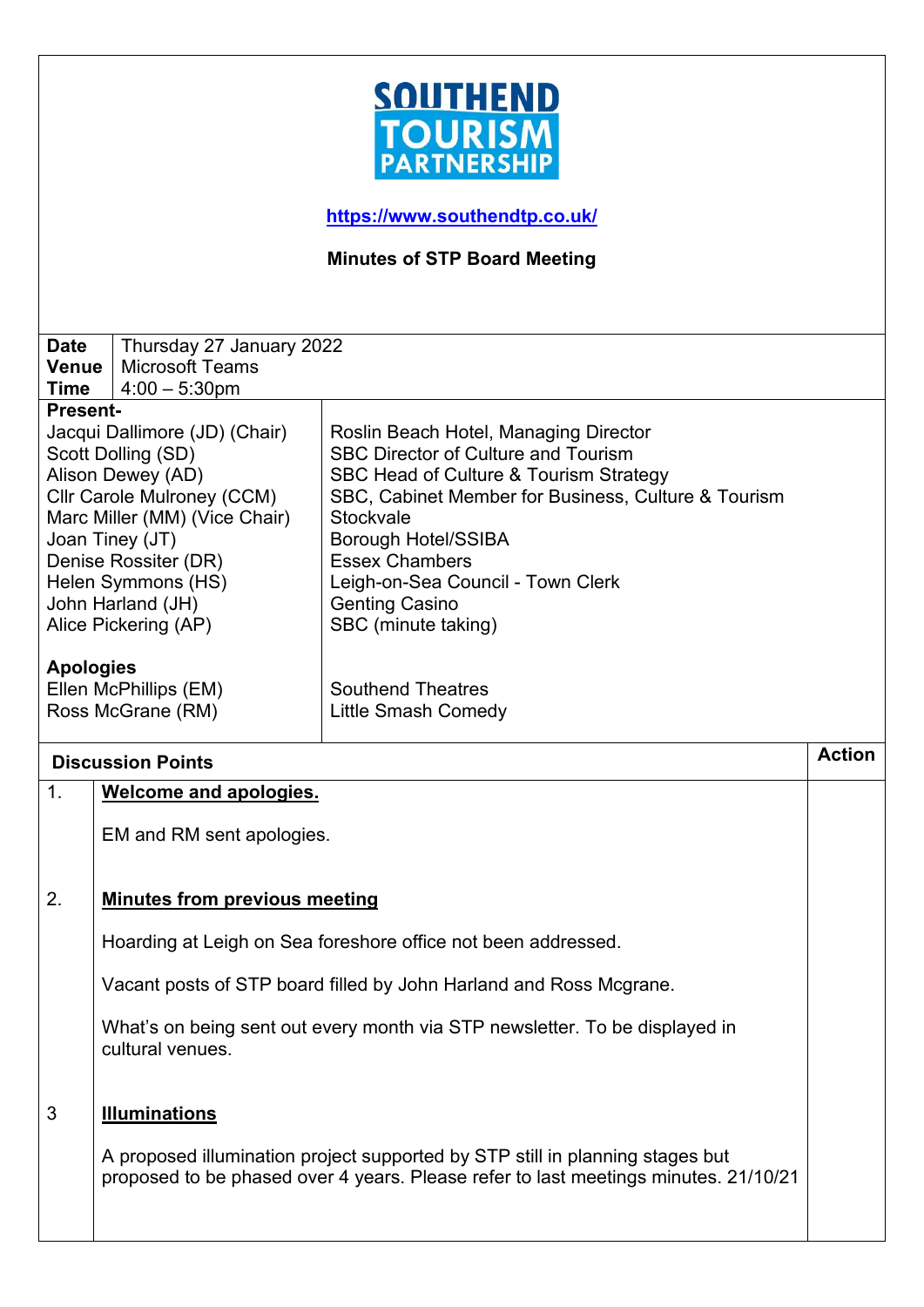# **Updates from each sector**

# **Hospitality**

Roslin bookings down in December with cancellations before Christmas. Restaurant busy for the past month. Issues raised with parking – **see point 5**

# **Leigh**

4

Leigh had issues with squirrels chewing through Christmas light installations, 300 letters received for Santa. A grant has been received to repair the paddling pool at Bell Wharf. Coastal defence projects awaiting planning permission. Leigh Town Council producing a 'Safe Sun' project to offer free sun cream to visitors. Looking at community parties for the Jubilee with Friends of Leigh Library Gardens getting involved.

## **Central Seafront**

It was noted that the toilets facing the sea by the fountains have been locked. - **SD** to investigate.

Seafront fountains being refurbished week starting 31/01/22. Ten days work will be completed in time for half term. The jets are being replaced which will result in higher jet streams, there will be more control over the colours.

## **Attractions**

Adventure Island putting forward planning permission for a giant wheel measuring 36/37 metres tall to celebrate Southend's city year. It was noted that the Lagoon should be filled in time for half term.

#### **Business Sector**

Energy prices going up is having an effect for all sectors. DR will be meeting with new MP when elected.

## **Culture/Theatres/Night-time economy**

EM leaving current role to program for HQ Theatres nationally, will introduce replacement to board when in place.

#### **Parking**

5

6

Discussion took place regarding the proposed increase of parking times until 9pm along the seafront area and Thorpe Bay - zone1A. STP board members to present a united front on the proposed changes. To draft a letter to focus on the facts and put forward an alternative.

**ALL**

# **City update**

City Status week starts with a memorial concert for David Amess 'He Built this City' on Sunday 13 Feb. The official date for hand over will be Wednesday 16 February and will involve a dignitary visit. High street banners will be in place with city

**SD**